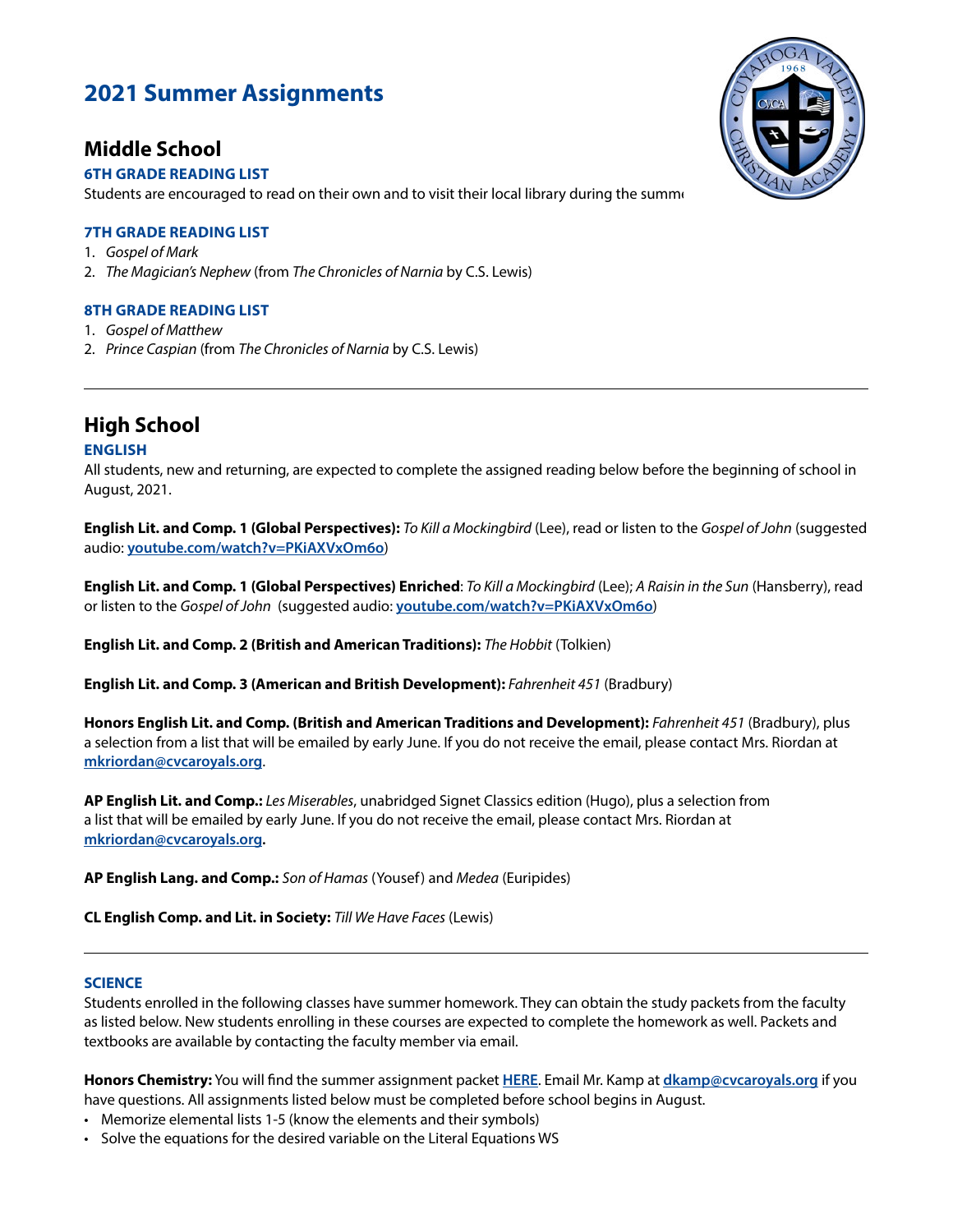- Metric Conversion Worksheet
- Temperature Conversion Worksheet
- Significant Figures Worksheet
- Chapters 1 & 2 Review Worksheet

**AP Chemistry:** You will find the summer assignment packet **[HERE](https://drive.google.com/drive/folders/12pDl60l3Kj1H2Sf--ImBthschyPHxdLE)**. Email Mr. Kamp at **[dkamp@cvcaroyals.org](mailto:dkamp%40cvcaroyals.org?subject=)** if you have questions. All assignments listed below must be completed before school begins in August.

- View several FlinnPrep video segments to review key concepts needed for A.P. Chemistry.
- Complete the online reviews correlated with Flinn video segments.
- Review common cations and anions from the Ion Chart.
- Take 5-6 University of Texas Quest assessments over topics covered in the Flinn Video segments.

**AP Physics:** Students are responsible for brushing up on the following concepts from prior chemistry and math classes:

- Basic algebra (rearranging equations to solve for unknowns)
- Right triangle trigonometry (sine, cosine, tangent functions, and Pythagorean Theorem)
- Metric prefixes (symbols and scientific notation associated with each prefix)
- Graphing techniques (being able to create graphs on calculator or Excel)
- Interpreting graphs (x and y axis, slope, area under the slope)

If you no longer have notes from these classes, I would strongly suggest watching corresponding Khan Academy YouTube videos, such as this video for right triangle trig: **[youtube.com/watch?v=l5VbdqRjTXc](https://www.youtube.com/watch?v=l5VbdqRjTXc)**. We will hit the ground running with these concepts when we start school so be sure to review. Please email Mr. Rupe at **[crupe@cvcaroyals.org](mailto:crupe%40cvcaroyals.org?subject=)** if you have any questions.

#### **SOCIAL STUDIES**

**AP US History:** Students enrolled in AP US History have summer homework from *Colonial America: A Very Short Introduction* by Alan Taylor. Work begins promptly so please read the full details to be found in the Summer Assignments section at **[HERE](https://docs.google.com/document/d/17mtOBaIQUwx-cxkGm6XxX-xM5KYszLNhdHUlY6dR5Nc/edit)**.

#### **MATHEMATICS**

**Honors Geometry:** Students can access their summer homework Assignment 1 **[HERE](https://drive.google.com/file/d/1iD-qly__PX9bT41yCrYIIcOtip_U1smO/view)** (please note the comments on the side) and Assignment 2 **[HERE](https://docs.google.com/document/d/1xw0pN8wsoNcbb3cW3Hf5bSv3BJsnxvpbOLPGv43wDNY/edit)**. Students will receive an email with material attached. The summer homework is designed to reinforce algebra concepts you have already learned. These concepts will be used in geometry as well. In addition to the algebra practice, there is information on Geogebra, a software tool that you will find helpful and efficient for completing some of the tasks once class begins in August. The homework is due the first day of school. Contact Mrs. Miller at **[nmiller@](mailto:nmiller%40cvcaroyals.org?subject=) [cvcaroyals.org](mailto:nmiller%40cvcaroyals.org?subject=)** if you have questions. She will respond to student emails once per week most weeks of the summer.

**AP Statistics Students:** Students will receive an email with the documents attached. Contact Mr Harr at **[charr@cvcaroy](mailto:charr%40cvcaroyals.org?subject=)[als.org](mailto:charr%40cvcaroyals.org?subject=)** or **[cmchizmar@gmail.com](mailto:cmchizmar%40gmail.com?subject=)** if you have questions.

**Honors Precalculus:** Students will receive an email with the information for summer work attached.

**Honors Algebra 2 or Calculus AB/BC:** Students will receive an email with the documents attached. Contact Mrs. Kamp at **[ckamp@cvcaroyals.org](mailto:ckamp%40cvcaroyals.org?subject=)** if you have questions.

#### **WORLD LANGUAGE**

**Honors Spanish 4:** Students planning to take Honors Spanish 4 will be required to log 30-minutes a week of practice in exclusively Spanish. They should keep a log in Spanish that explains:

1. What they did (listening, speaking, reading, writing)